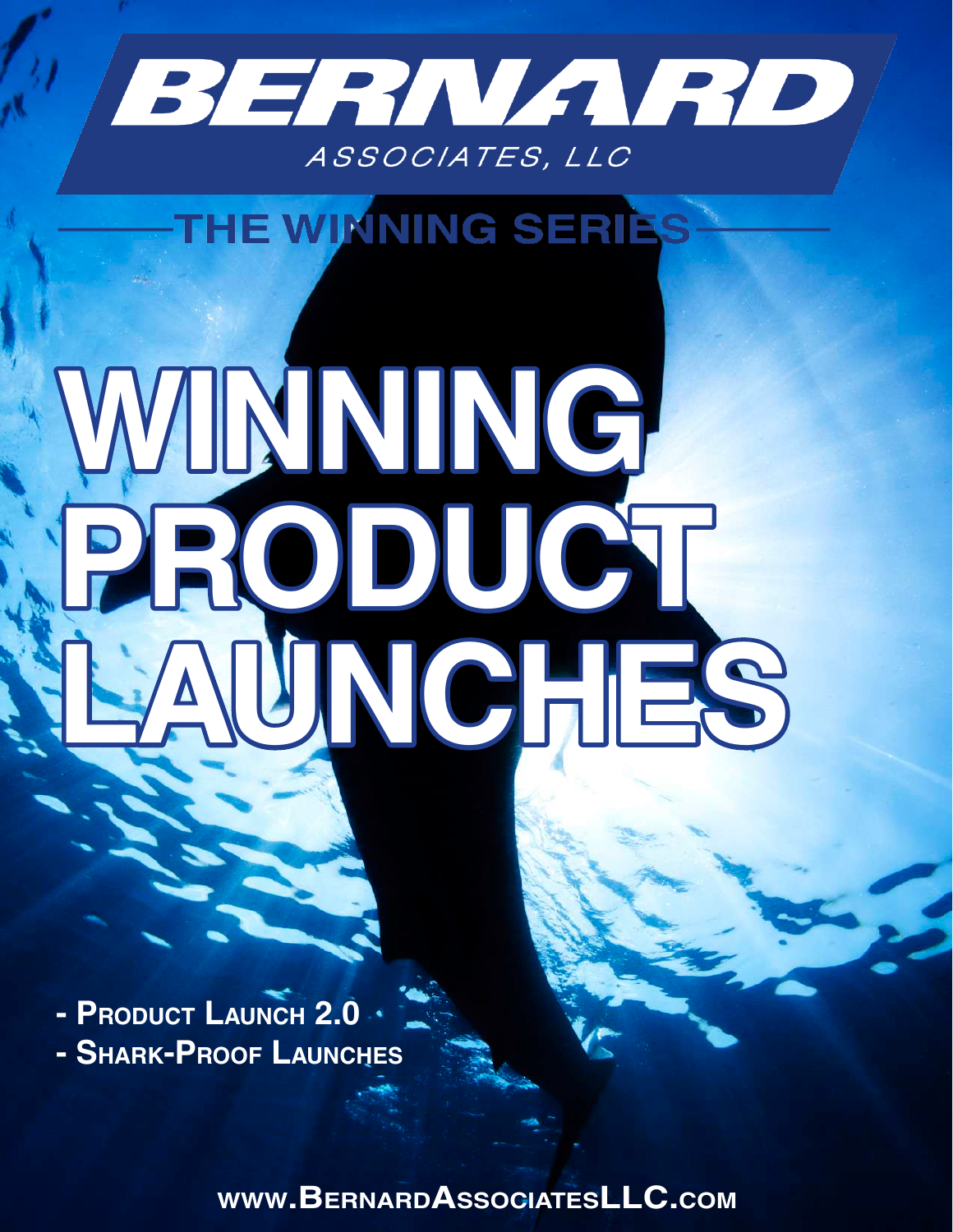

**HELPING CLIENTS WIN** 



**In the accelerating battle for market share, the product launch has been transformed from a concentrated, all-out military assault, to the subtle, persuasive art of electioneering, where the critical driver is what you do prior to launch.**

## **Product Launch 2.0**

Historically, pharmaceutical companies have modeled product launches after military campaigns. After extensive planning and product approval, waves of sales representatives would storm physicians' offices under heavy advertising air cover and promotional support to attack fortified competitors and their products. The outcome of the battle would typically become clear within a year.

In contrast, today's product launches are conducted more like election campaigns. Years before launch, companies position their drug candidates and lobby numerous influential constituencies. Early in the campaign, rival companies with incumbent marketed drugs pre-position and attack the new challenger seeking to steal their votes. Promising drug candidates are scrutinized by analysts and media professionals, who monitor and report each trial and tribulation. The drug election is won or lost soon after launch as patients go to pharmacies to cast their votes, heavily influenced by physicians, payers, and other constituencies.

In fact, an IMS study of 79 launch products and other analyses indicate that the ultimate success of a chronic care product launch is determined within the first 10 to 12 weeks after launch. Consequently, companies can no longer wait to battle during the benchmark "launch year" but must seek to win the "pre-launch years." This paradigm shift—from selection to election of drugs—has fundamentally changed the timetable for product launches. Companies and professionals who grasp this shift and approach product launches like elections are demonstrating dramatic competitive advantages.

Two forces beginning in the late 1990s transformed product launches. The pharmaceutical industry in

the US, Europe, and Japan transitioned from the growth stage to the competitive stage of its lifecycle, resulting in fewer new products, stagnant markets, pricing pressures, and greater brand and generic competition. Recognizing the threat of new products, companies with marketed products began attacking launch products preemptively during the pre-launch stage when these new agents were most vulnerable. In addition, the Internet and other information sources have empowered a larger, more diverse group of pharmaceutical stakeholders—including practicing physicians, patients, advocacy groups—who can readily access information and form opinions on new drugs long before they reach the market. This is in stark contrast to past product launches where companies targeted an exclusive group of pre-launch influencers, namely key physician opinion leaders, payers, and the media.

Similar factors have shaped the most recent US presidential election campaigns. Regardless of one's political views, these campaigns provide valuable lessons for effectively launching—or counterlaunching against—pharmaceutical products.

#### **LESSON NO. 1: START AND WIN THE CAMPAIGN AS EARLY AS POSSIBLE.**

In the 2008 presidential race against Republican Senator John McCain, Barak Obama and his campaign team anticipated that Internet-empowered voters and other constituents, with ready access to all types of information, would make much earlier decisions about presidential candidates than in previous campaigns. According to media consultant Pete Snyder, the team believed that the traditional timetable for voters to select their candidate had fundamentally shifted from the traditional 72 hours before Election Day to weeks or even months prior to the election.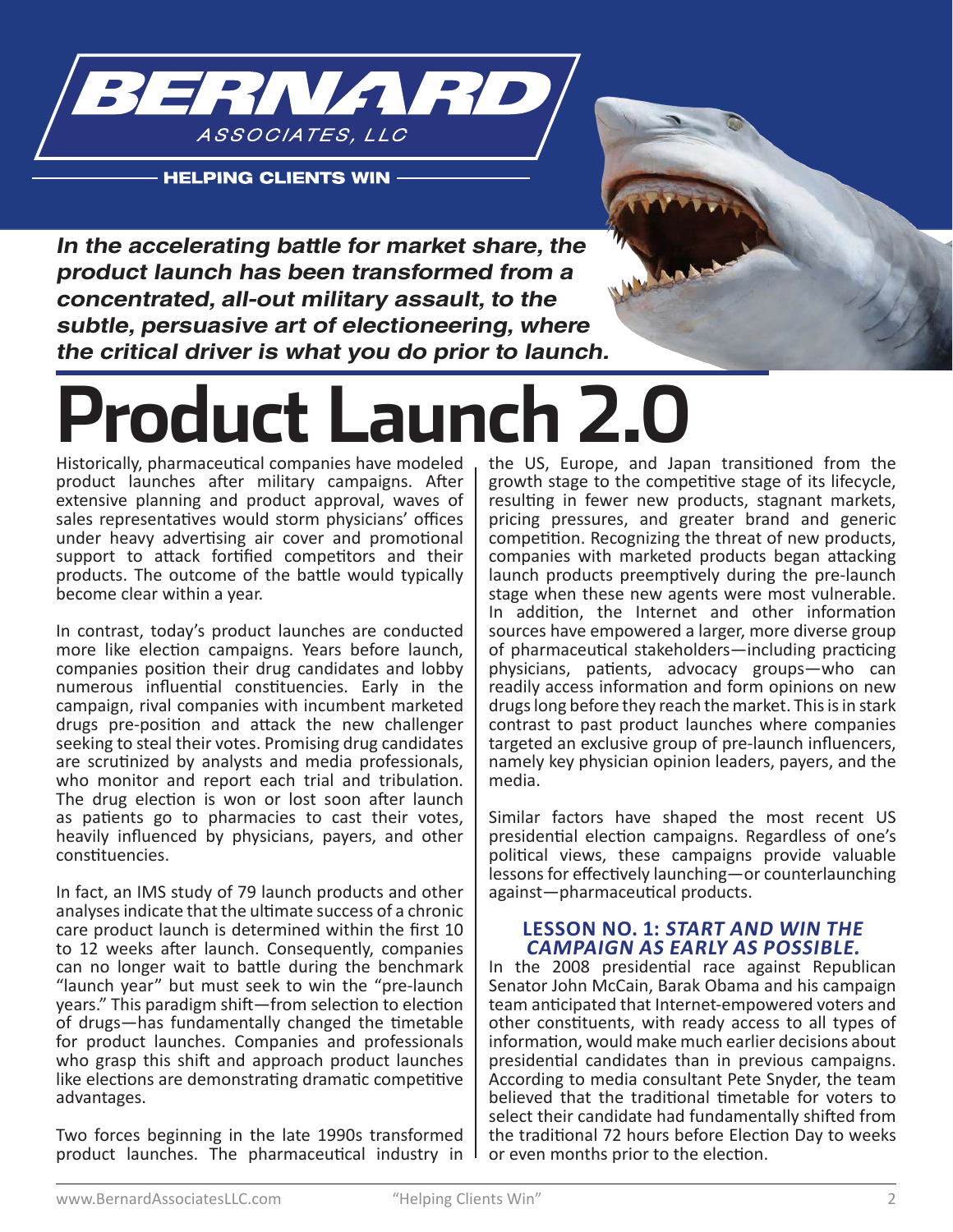

Using an unconventional approach, Obama conducted his most intensive campaigning very early in the cycle. For example, in the usually slow summer months preceding the election, Obama outspent McCain by nearly 10 to 1 and secured Virginia, a traditionally Republican state which allowed voting six weeks ahead of the election. In fact, over one-third of all votes cast in the 2008 presidential race arrived before Election Day, double the amount in 2000. By starting his campaign early and aggressively, Obama shaped early opinions, drove fundraising money and volunteers into his campaign, and ultimately won the election.

Similarly, pharmaceutical companies need to initiate their product launch campaigns much earlier than in the past. This is particularly important for new challengers, since incumbent products already have established brand-name recognition, clinical experience, and stakeholder relationships. While companies must remain compliant with commercial regulations, many companies make the mistake of waiting for most of their market research and clinical data before initiating late, traditional launch campaigns. This outmoded approach allows rivals to pre-position and create a negative initial perception of a company's launch product.

#### **LESSON NO. 2: DEFINE YOUR MESSAGE, AGENDA, AND COMPETITORS.**

In election terms, a "message" is the core concept that a candidate wants to convey to voters. It is analogous to the "positioning" of a product. Obama's 2008 campaign message was clear and simple: "change." Using the slogan, "Change we can believe in," Obama incorporated the word *change* into nearly every speech, interview, press release, and debate, including 11 times in his last three debates with McCain. While the McCain campaign switched from message to message, the Obama campaign consistently stayed with the change message throughout the election. The Obama team positioned Obama as the agent of change in contrast to McCain and leveraged *change* to highlight his election agenda, including healthcare reform.

Obama's campaign demonstrated the power of owning a single word—*change*— in the minds of his constituents. Likewise, companies that position their drugs in stakeholders' minds with one or only a few key words are generally more successful in product launches. Moreover, Obama early in the election was able to define his opponent and the election on his terms. Defining or pre-positioning your competitor and establishing the criteria for product comparisons are particularly effective launch techniques.

#### **LESSON NO. 3: CREATE A WINNING PERCEPTION.**

In the 2008 election, the perception of Obama as the presidential agent of change was carefully crafted and cultivated in several ways. In the presidential debates, Obama appeared "presidential:" composed, calm, and sensible, while conveying optimism and hope. He regularly told stories about his upbringing,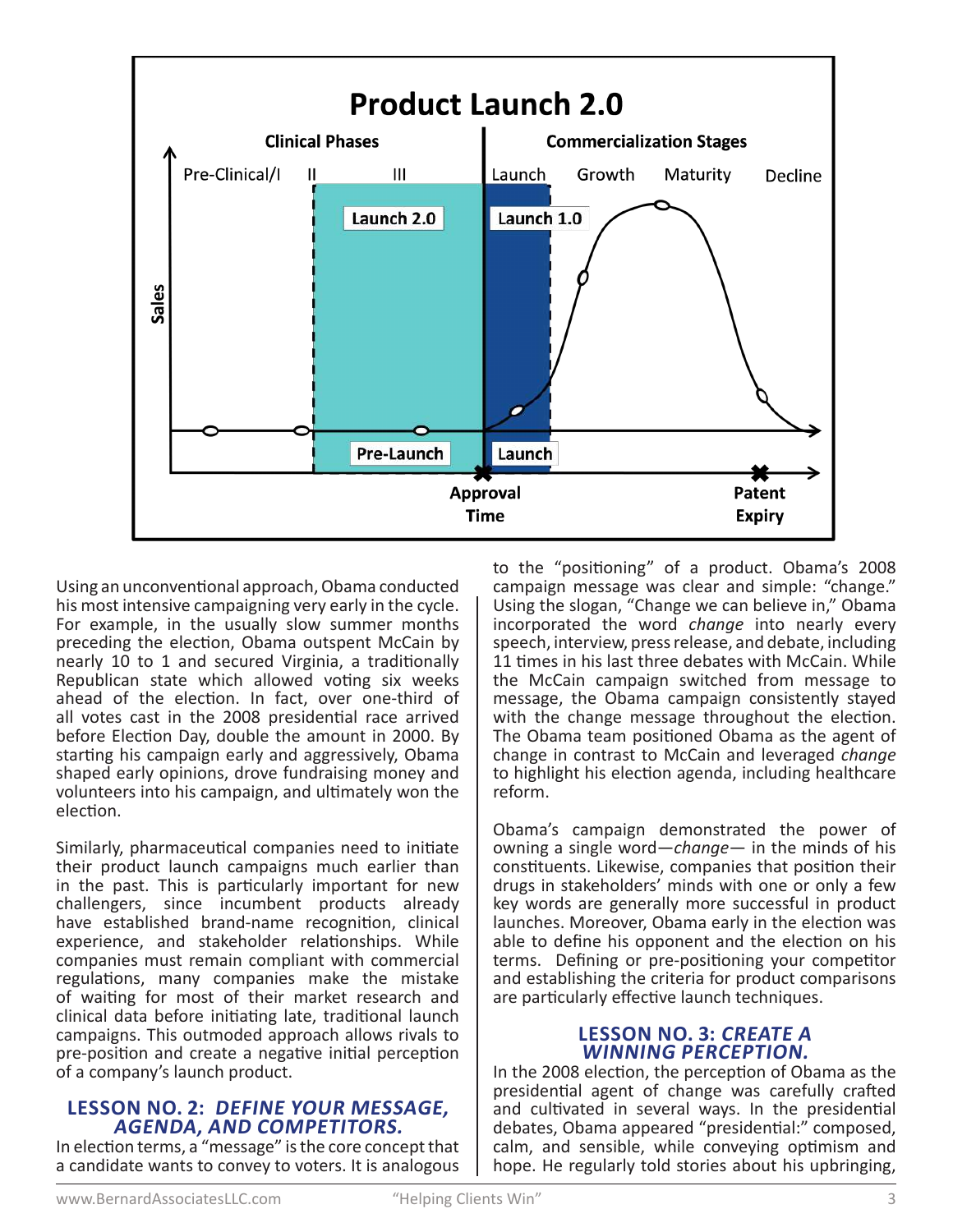including the many changes in his personal life and how his grandparents, who raised him, gave him "hope." Obama's 2006 book, "The Audacity of Hope," highlighted his message of change in the form of election reform. His image was literally created in the ubiquitous "Hope and Change" portrait poster, one of the most widely recognized symbols of Obama's campaign.

In presidential elections, certain constituents base their vote primarily on the candidates' issues and facts. However, Obama's campaign team recognized that many undecided or swing voters, who often determine the outcome of close races, rely more on the character or perception of a candidate. Similarly, in highly competitive launches, the overall perception of a new product is often more important to many pharmaceutical constituents than the details of a drug's clinical profile or data. Within regulatory constraints, launch teams should create and ensure an initial, positive perception of a pre-launch drug very early in the campaign. This can be achieved through a variety of approaches, including public relations and stakeholder management.

#### **LESSON NO. 4: ANTICIPATE, COUNTER, AND RESPOND TO ATTACKS.**

Presidential candidates often handle a variety of criticisms or attacks from campaign opponents or election constituents against their policies, actions, or character. For example, in the 2004 presidential campaign, the Swift Boat Veterans for Truth, a political group of US war veterans, attacked Democratic presidential candidate John Kerry and his Vietnam war record. The Kerry team waited several weeks before responding to the allegations, but his campaign lost its momentum and ultimately the election. In contrast, when Obama was linked to the controversial Pastor Jeremiah Wright, he responded within days by giving an impassioned speech distancing himself from the pastor and his rhetoric.

Increasingly, competitive companies and various stakeholders are criticizing or undermining developmental drugs during pre-launch period. Some competitors conduct counterlaunches to preempt and defeat new products months or years prior to their launch. These competitors will analyze the launch company and product, identify potential weaknesses, and directly (or indirectly, through supportive stakeholders) attack during the pre-launch phase when a new product is most vulnerable. This approach is akin to campaign teams who conduct background research on opponents to exploit an opponent's "skeletons" and to identify ways to get the opponent "off-message" by highlighting political or personal liabilities. Counterlaunches are forcing product launch companies to conduct competitive intelligence and competitive simulations earlier in the pre-launch phase to anticipate and preempt such attacks in order to "inoculate" their new products.

#### **LESSON NO. 5: BE THE BEST ON THE BIG STAGE.**

As a 2004 senatorial candidate from Illinois, Barack Obama captivated the Democratic National Convention with a keynote address that catapulted him onto the national stage and later into presidential contention. Four years later, he helped secure the Democratic presidential nomination with a surprising victory in the Iowa Democratic Presidential Caucus, the first election of the primary season.

Early state caucuses are major indicators of frontrunners, similar to professional medical society congresses for launch products. At the major medical conferences, launch and counterlaunch companies are trying to steal the show and create initial impressions for launch products and competitive products. Aggressive companies seek to dominate congresses through late-breaking abstracts or news, intensive face-to-face scientific outreach, and highimpact sponsorships.

#### **LESSON NO. 6: EFFECTIVELY EXECUTE THE BRAND PROMISE.**

While the Obama team ran a archetypical campaign in many ways, many constituents believe that Obama has failed during his two years in office to deliver on several major campaign promises, including proposed Iraqi war policies and comprehensive healthcare reform. For both election and pre-launch campaign teams, it is essential to execute in the marketplace. Pharmaceutical stakeholders want products and companies to fulfill or exceed their expectations.

#### **IMPLICATIONS FOR PHARMACEUTICAL PROFESSIONALS**

Increasing competition and more empowered stakeholders have transformed the timing and approach to product launch campaigns. Pre-launch competition is coming earlier, more intensely, and across a broader spectrum of better-informed stakeholders. Consequently, traditional post-launch promotions, including field sales and advertising, have become relatively less important, while pre-launch activities have become more critical. Professionals who understand this paradigm shift and adapt to it will gain significant advantage in an increasingly competitive industry.  $\mathcal{L}$ 

*Stan Bernard, MD, MBA is President of Bernard Associates, LLC, the global pharmaceutical industry's leading competition consulting firm for competitive simulations/war games 2.0, competitive product launches and counter-launches, competitive strategy and action planning, customized competitive workshops, and competitive training. He can be reached at SBernardMD@BernardAssociatesLLC.com.*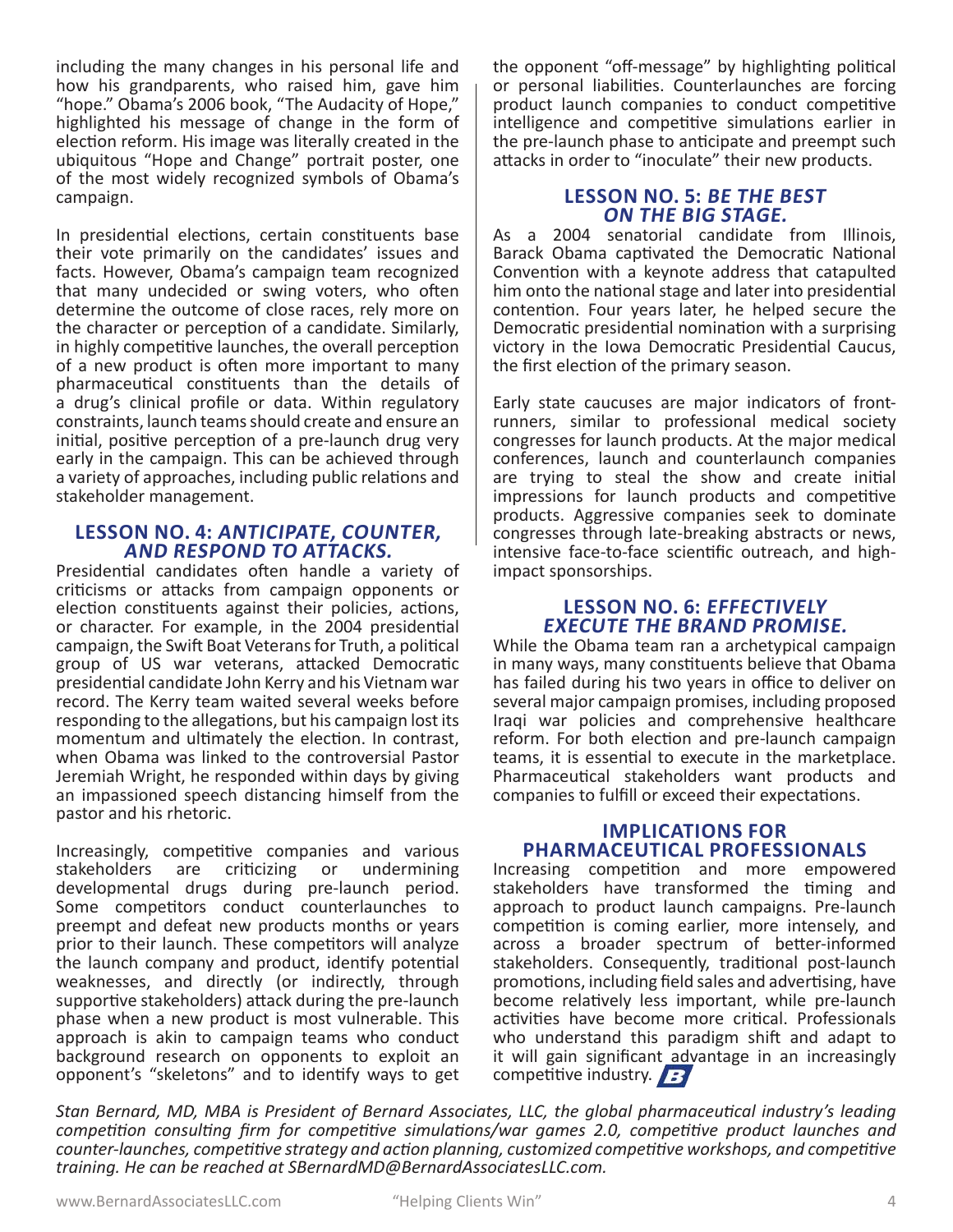

**HELPING CLIENTS WIN** 

## **Shark-Proof Launches**

#### *Swim with Competitors without Being Eaten Alive*

Not so long ago, when you launched a new drug, you didn't have to worry about how your competitors already in the market would respond. For the most part, they'd give you a "free launch"—ignoring your product, typically not even mentioning it by name. Today, the free launch is gone. The industry has entered the competitive stage of its lifecycle; brands are fighting to maintain and extend their share in markets that are increasingly constrained by price consciousness and promotional regulations.

Today, your launch is likely to be met by a competitive counter-launch, perhaps one created by a cross-disciplinary counter-launch team that many companies are deploying. Companies have learned that the best time for aggressive market defense is when a competitor is still waiting for approval when the product has the least corporate resources, market experience, and brand recognition—and when regulatory restrictions limit the manufacturer's ability to respond to attacks.

To borrow Harvey Mackay's metaphor, if you want to swim with the sharks, you need to execute a classic "shark launch," in which your product attacks the market, steals substantial share from rivals, and ultimately becomes a dominant beast. What you want to avoid is becoming shark bait. And the way to keep off the predators is to shark-proof your launch.

### **WHEN SHARKS ATTACK**

Counter-launch comes in many forms. Here are case studies of three classic shark attacks:

#### **CASE 1: PFIZER SHARK-BAITS CRESTOR**

In 2003, AstraZeneca was preparing to launch Crestor (rosuvastatin), a cholesterol-lowering agent in the

same class as Pfizer's Lipitor (atorvastatin), but with greater cholesterol-lowering potency. Recognizing that Lipitor could not compete with Crestor on cholesterollowering efficacy, Pfizer changed the game and targeted the safety profile of Crestor, which appeared to have a slightly higher rate of muscle toxicity. Pfizer deployed a technique called "shark-baiting" in which it skillfully alerted key stakeholders about this potential safety issue. By putting some of Crestor's "blood" in the water, Pfizer created a virtual feeding frenzy among practicing physicians, the media, consumer advocacy groups, investment analysts, and even some regulatory professionals. Ultimately, Pfizer's sharkbaiting tactic crippled Crestor's launch and ensured that the drug never became a serious competitive threat.

#### **CASE 2: AMGEN SETS A SHARK NET**

Since the approval of Epogen, Amgen's portfolio of erythropoietin (EPO) anti-anemia products has been the company's lifeline. In 2007, Roche launched competitive EPO product called NeoRecormon in Europe. For several years, Roche has tried to launch the same product (under the name "Cera") in the US market. Anticipating this move, Amgen prepared a "shark net" by filing patent infringement lawsuits to keep Cera off the market. Kevin Sharer, Amgen Chairman and CEO, has stated that "Amgen is working to win the peg-EPO trial and to keep Roche's product off the market until EPO patents in the United States expire some years from now." To date, Amgen has successfully countered the launch of Cera in the U.S.

#### **CASE 3: NOVO'S HAMMERHEAD ATTACK**

Amylin and its partner Eli Lilly currently co-market the twice-daily drug Byetta (exenatide) for patients with type II diabetes. They are preparing to launch a once-weekly version of the drug called Exenatide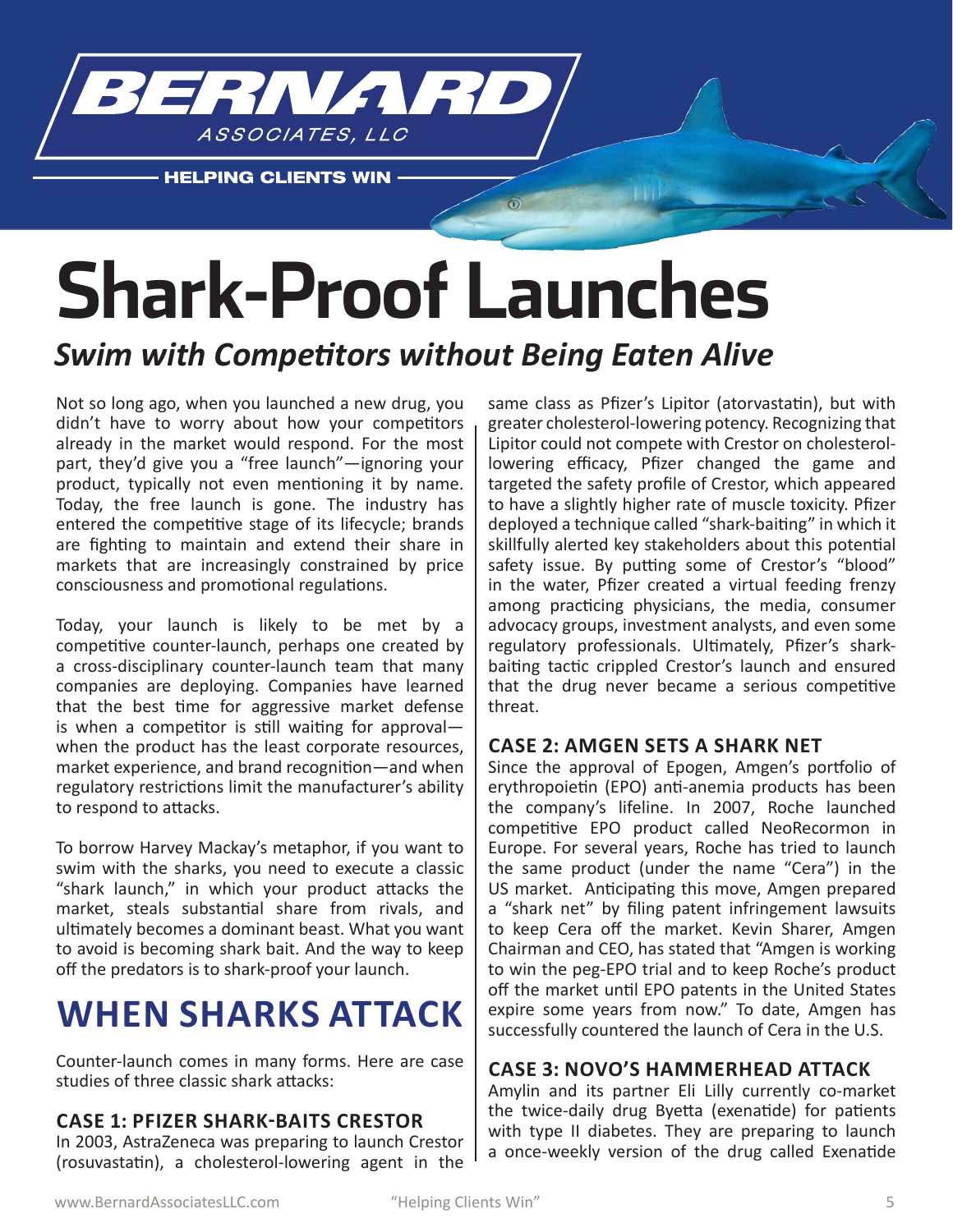LAR in the US. Novo Nordisk is seeking to launch its own GLP-1 analogue with the brand name Victoza prior to the launch of Exenatide LAR. At the American Diabetes Association (ADA) meeting in June 2008, Amylin planned to present long-anticipated, new data for Exenatide LAR that had many physicians, investors, and media members excited.

On the eve of ADA, however, Novo conducted what I call a hammerhead attack: The company issued a press release stating that preliminary results in a head-to-head clinical trial revealed that Victoza was superior to Byetta in controlling blood sugar. Releasing preliminary data without any peer-review was a nearly unprecedented approach at such a high-level professional conference. Diabetes market analyst David Kliff wrote in the journal Diabetic Investor, "With their bush league tactics, Novo was deliberately trying to control the news flow, damage Amylin's share price, and steal Amylin's thunder." Amylin's stock price indeed plummeted 9 percent that day; the buzz among the meeting attendees focused on Victoza, not Exenatide LAR.

### **SHARK-PROOF YOUR LAUNCH**

To keep your product launch out of the jaws of a wily competitor, I recommend six steps:

#### **1. PREPARE THE CREW**

Select a competitive planning team that is committed to developing and executing a comprehensive competitive launch plan. Many companies delegate a single brand team member to handle competitive issues; in contrast, the more successful companies dedicate an entire cross-functional counter-launch team and the necessary resources.

#### **2. HIRE A SHARK EXPERT**

Ironically, while pharmaceutical companies spend enormous effort and resources protecting corporate worksites and employee laptops, they often fail to protecting launch products, which typically take over a decade to develop and a billion dollars to bring to market. Engage a "competition consultant" -- different from a competitive intelligence professional or firm - with the special expertise to lead the team through the competitive planning and protection process. This consultant should have extensive industry experience in both product launches and counter-launches. Importantly, do not rely on advertising agencies which focus on product launches, but not product protection.

#### **3. ENGAGE IN SHARK DISCOVERY**

The competitive consultant can lead the team through the development of comprehensive competitive analysis process. This process should incorporate assessments of competitive, corporate, product, stakeholder, and market factors.

#### **4. CONDUCT SHARK SURVEILLANCE**

Establish a shark surveillance network and process to identify competitive, stakeholder, or market signs of any impending attacks. This network can consist of field personnel, competitive intelligence experts, key opinion leaders, and other types of stakeholders. There should be a clear, expeditious process for identifying, assessing, and acting upon potential product threats.

#### **5. SWIM IN A SHARK TANK**

The best way to prepare to swim with the sharks is to practice, practice, and practice. Perform Competitive Simulation exercises, the new, improved version of war games. Competitive Simulations are custom-designed to be more realistic, engaging, and productive than traditional war games. Most importantly, Competitive Simulations lead to real results, including specific action steps which can be directly integrated into product launch plans.

#### **6. PLAN THE FISHING EXPEDITION**

Ultimately, the Competitive Planning Team needs to prepare and execute a winning Competitive Launch Plan that synthesizes the findings from the competitive analysis, surveillance, and simulation. Ideally, this plan will not only shark-proof the product launch, but also create a ferocious shark launch that overwhelms competitors and captures the market for years to come.  $\sqrt{B}$